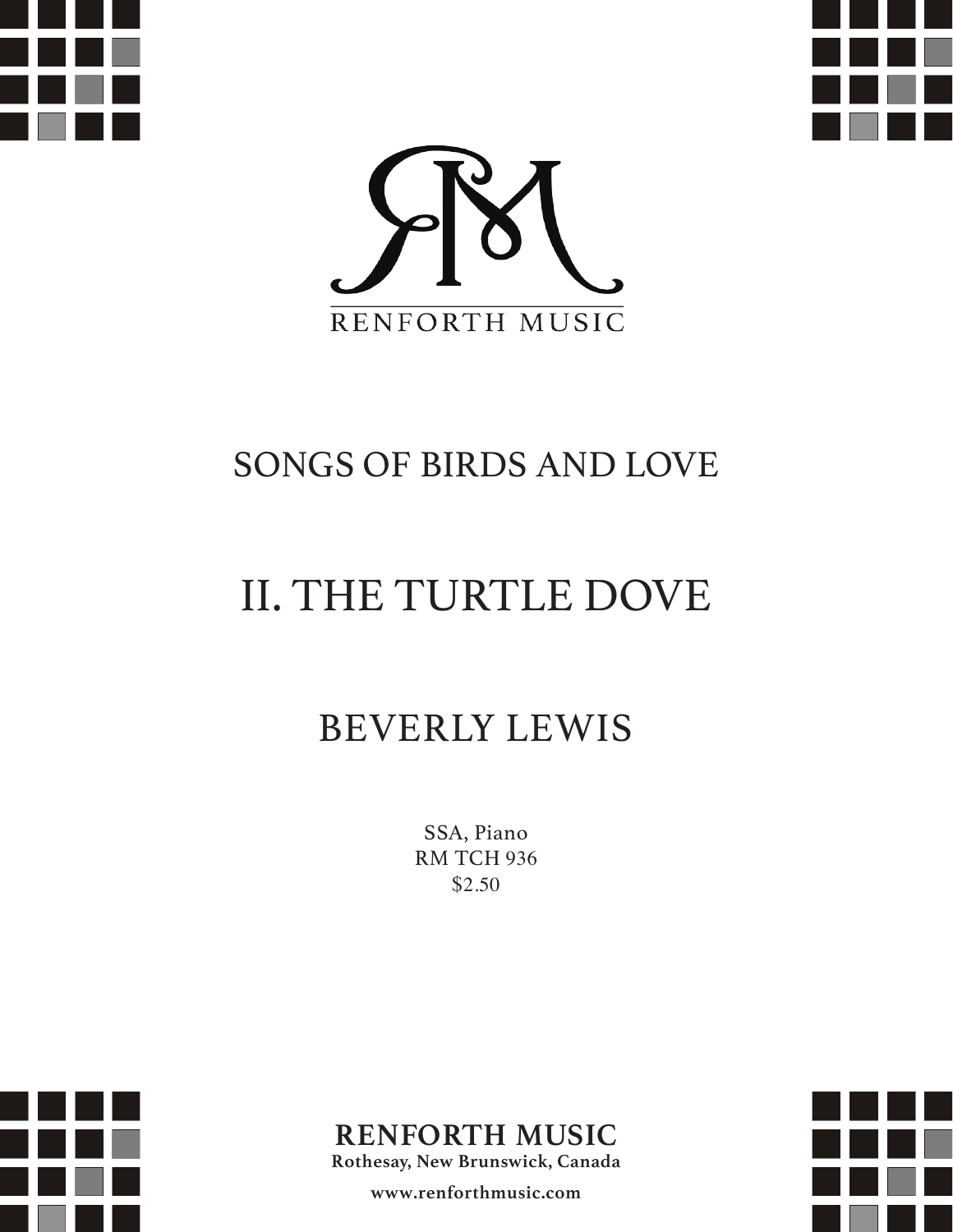#### II. The Turtle Dove Songs of Birds and Love

#### English Folk Song arr. Beverly Lewis



Copyright © 2020 Renforth Music.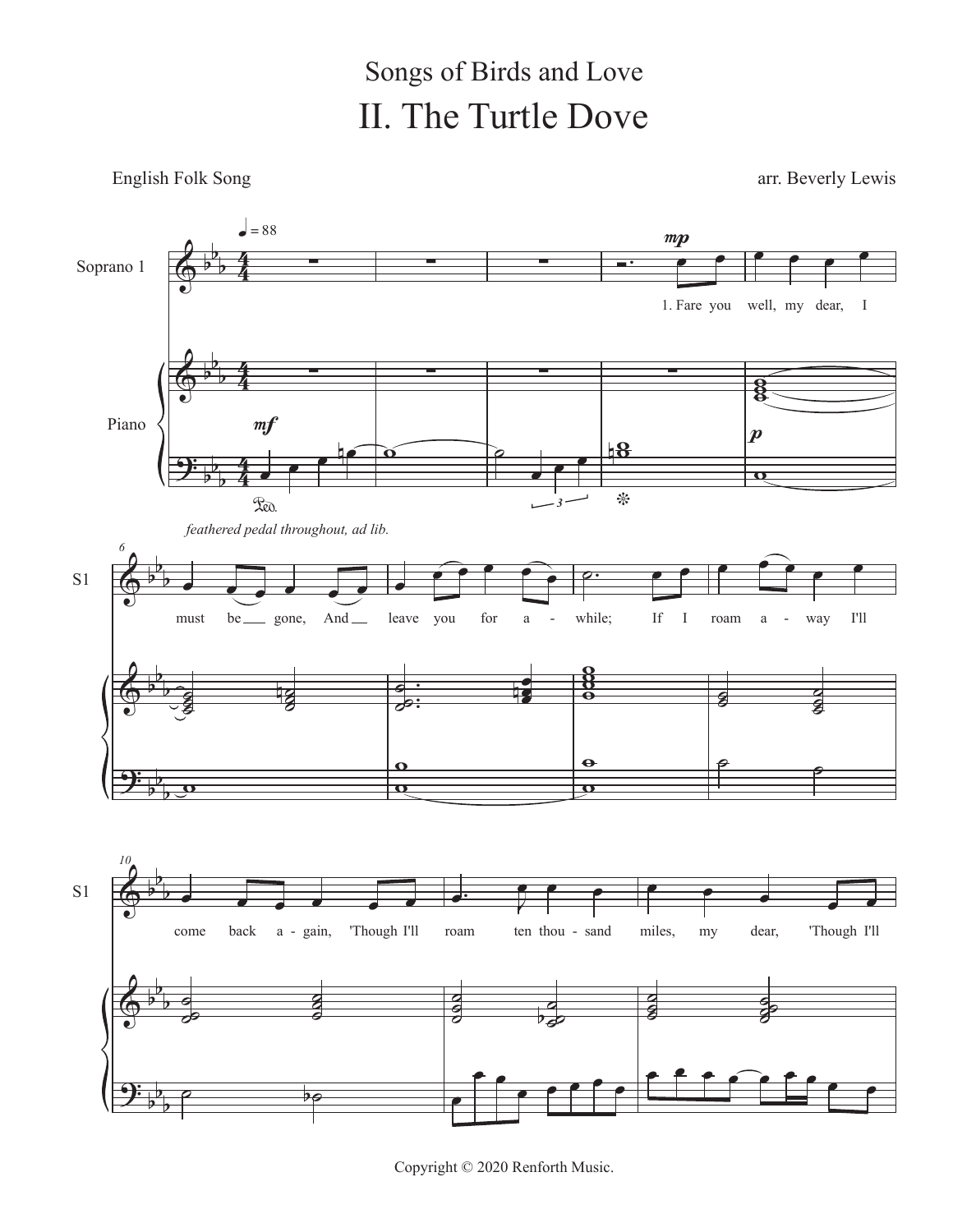

Copyright © 2020 Renforth Music.